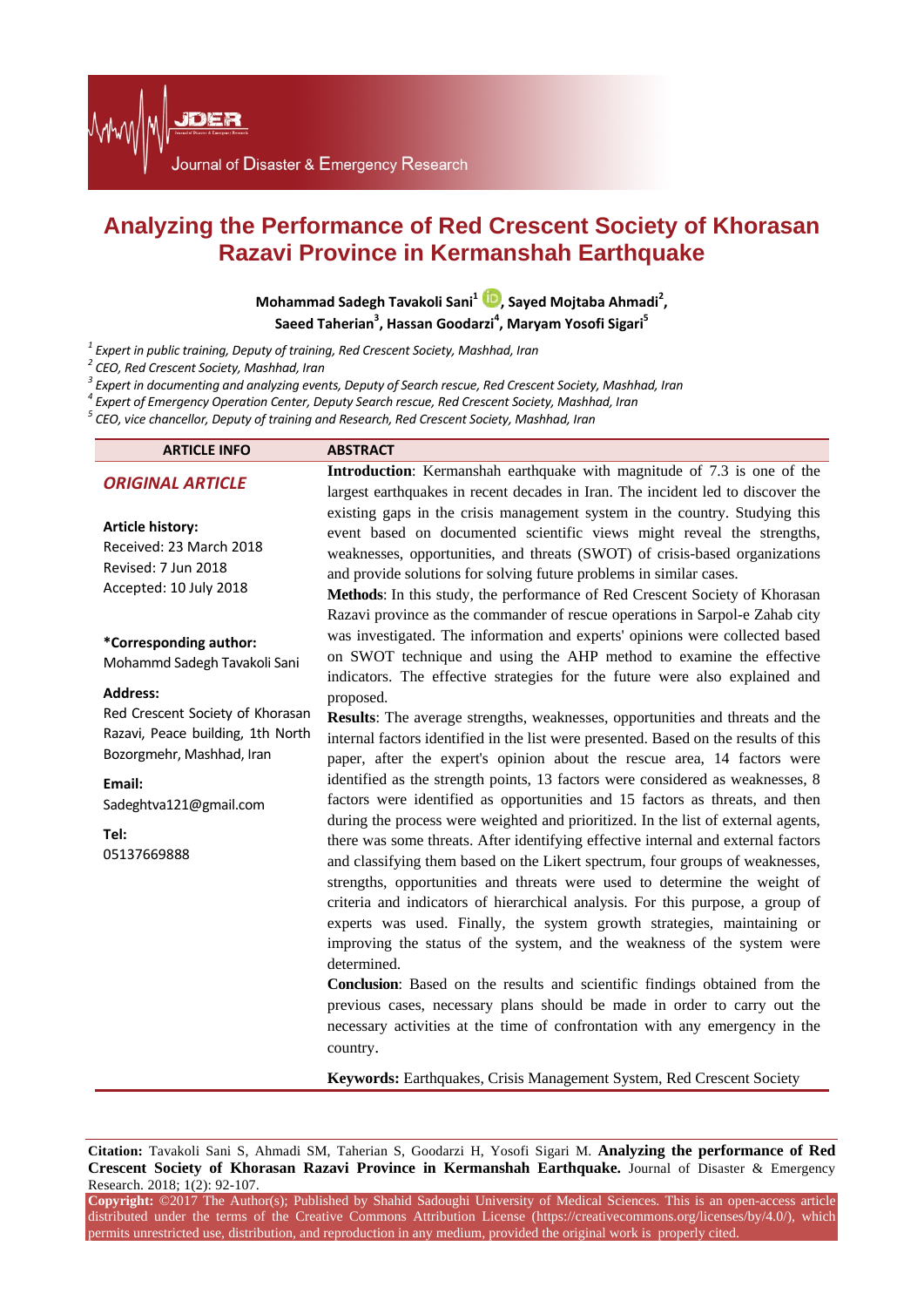## **Introduction**

nvestigation of the natural disasters occurred in Investigation of the natural disasters occurred in their world indicates a sharp increase in their number over the past century. In the period from 1900 to 2011, the number of reported disasters in the world has been raised ten times(1, 2). Meanwhile, Iran is considered as one of the countries with a high degree of vulnerability to natural disasters. With the development of societies and the complexity of the internal processes of human societies, the numbers of crises caused by natural and man-made disasters and their complexity have increased.

In order to prevent and prepare for this case, accident and disaster management practices, usually referred to as relief and rescue operation, are designed to reduce the adverse consequences of accidents (3).

Iran is a disastrous country in terms of geography and climate, and there are many man-made and natural disasters every year. By looking at the events of accidents and the statistics of medical and relief centers, it is clear that a large number of citizens die from various accidents every day. There are also many injuries, or disabilities. The history of societies suggests that life is always faced with various disasters and accidents and the occurrence of sudden events at any moment in any place of the world is waiting for the mankind. In case of emergence, the rapid development of crisis, illness, poverty and deficiency will be often increased in people's ordinary lives, and their effects may continue to be problematic for a long time(4). The most dangerous and destructive disaster in Iran has been earthquake. Earthquake experts believe that Iran is one of the most susceptible countries to earthquake in the world; therefore, there are a few areas with a negligible risk and a large part of the country is comprised of areas with high damage. These areas are located mainly around important faults in Alborz and Zagros areas(5).

Against these critical situations, crisis management involves a series of continuous and dynamic operations and actions that are generally based on the principles of classical management including planning, organization, leadership, and

control. Crisis management is a set of theoretical concepts and practical measures in the planning dimensions for dealing with disasters before and after the event(6). In addition, crisis management is a set of executive, managerial, and political decision-making processes, which carried out in the form of stages in order to save, reduce losses, prevent interruptions in life, produce, give services and communications, and support the environment and eventually, repair the failures (7).

In this regard, the prediction of relief and rescue status indicates that changes in crisis and lack of accountability will result in large and possibly uncontrollable changes that can have social, economic and, in particular, irresistible political effects (3).

According to the Relief and Rescue Code of the Red Crescent Society of the Islamic Republic of Iran, the mission of the Red Crescent Society in the field of relief and rescue, are the provision of humanitarian aids to affected people in events and the preparation of accountability on the basis of the responsibilities set forth in the statute of the population within the framework of the obligations of the International Red Cross and Red Crescent Movement, at three levels of local and provincial, and national (8).

As a result, the expectation of responding to the first reactionaries of the Red Crescent Society is a legitimate expectation that cannot be ruled out, a problem that was once again faced with a deep challenge in Azgale earthquake crisis, when seismic networks depended on seismic center of geophysics institute at the university of Tehran at 21:48 on Sunday, 21/08/1396 recorded a seismic with a magnitude of 7.3 in the province of Kermanshah. This earthquake led to the destruction of large parts of the city of Sarpol-e Zahab and many cities and villages in Kermanshah province. The earthquake power was so high that tremors were felt hundreds of miles away from the earthquake (even in Tehran). At least eight cities (Ghasrshirin, Azgale, salase Babajani, Gilane Gharb, Sarpol-e Zahab, Dalaho, Islamabad, gharb and Javanrood) were affected by the earthquake of the Sarpol-e Zahab and 1933 villages were damaged. According to statistics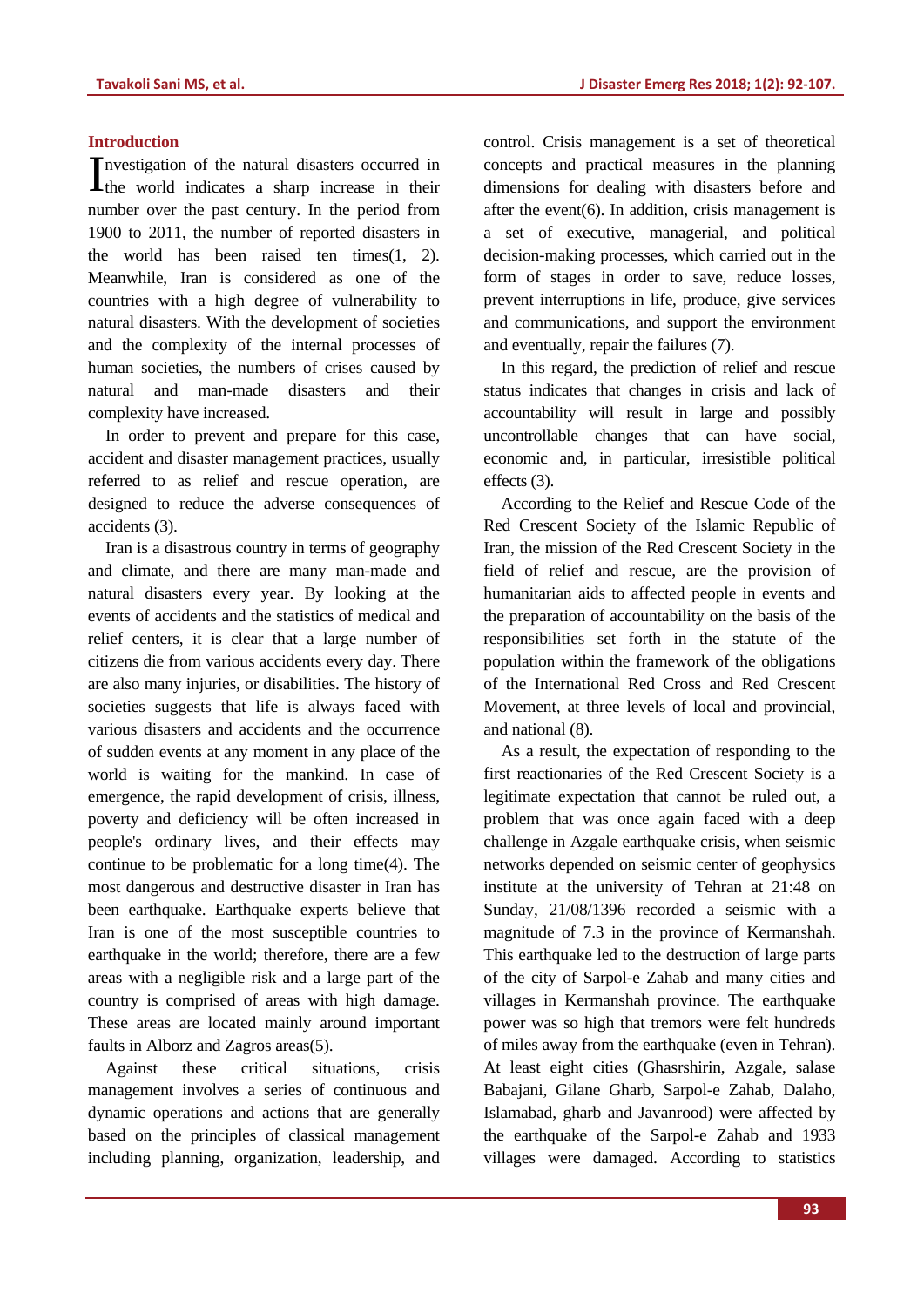provided by forensic medicine, until the day of  $9/12/2017$ , 179 people were killed by the earthquake and thousands were injured. The city of Sarpol-e Zahab had the highest casualties with 118, followed by salas Babajani with 13, Kurd (Dalaho) with 19, Qasr Shirin with 16, Islamabad with 1 and Kermanshah with 1 (one of dead people's city was not known due to lack of identity) (9).

The Red Crescent Society of the Islamic Republic of Iran is an organization responsible for conducting search and rescue in the country events. According to the head of the rescue and relief unit of this population, the Provincial Relief and Coordination Center (EOC) was activated immediately after the incident, and by announcing the alert and emergency situation to all of the provincial operational teams, and initial assessment were dispatched to the affected areas. Initiation of search and rescue and emergency evacuation operations, announcement of emergency situation in Kermanshah areas, and video conferencing with central and western areas of Kermanshah; initiation of emergency resettlement operations in the cities of Sarpol-e Zahab, Salas Babajani and Qasr-e-Shirin at 33 minutes early in the morning, coordinating the dispatch of operational teams from designated provinces were the actions taken during the first hours of the earthquake. Relief teams were also dispatched from the provinces of East Azarbaijan, West Azarbaijan, Ardebil, Alborz, Ilam, Isfahan, Khorasan Razavi, Chaharmahal and Bakhtiari, Zanjan, Qazvin, Qom, Kurdistan, Lorestan, Central and Hamedan provinces.

During the first hours of the earthquake, 35 teams were sent by the Red Crescent to Qasr Shirin and Gilane Gharb. The rescue forces in the cities of Kurdistan, Ilam and Hamedan were also ready. Leading teams of the Red Crescent Society were dispatched to the affected areas of the earthquake and a number of Kermanshah towns, and assessment teams from different organizations were also dispatched to the earthquake-affected area.

The 16 relief camps were dispatched in 3 cities of Qasr Shirin, Sarpol-e Zahab and Gilane Gharb to help earthquake-affected people, as some people spent the night in those camps because of being afraid of earthquakes. During the relief efforts, rescuers also evaluated the affected areas in order to provide relief efforts to earthquake victims. Rescuers set up 1350 tents for 5,200 earthquakeaffected people in the shortest possible time.

All rescuers, Basij, the Revolutionary Guards and the army were all ready and some of them were present in the area for security and aid (10).

According to reports from the Red Crescent Society, there were 16 fast reaction teams, 31 teams (live-animal dogs), 11 unloading teams, 11 emergency resettlement teams, 9 emergency teams and a total of 191 operational rescuers in the affected area. Also, 13 ambulances, 11 assisted vehicles and 9 rescue vehicles were used during the first days after the incident. However, after the stabilization of the conditions, there were also rescue and relief needs, and based on these needs, the Red Crescent Society was active in the area (9).

The Red Crescent Society of Khorasan Razavi province, as the past few years, with announcement of the rescue and relief organization was sent to the earthquake-affected area of Kermanshah, and controlled the management of the stabilization process in the area of the event and managed it in the city of Sarpol-e Zahab. With the presence of this province, the relief efforts were planned, standardized and executed. Implementing these principles over time has improved the conditions in the area.

In this regard, after identifying the effective factors and determining the strengths, weaknesses, opportunities and threats (SWOT) existing in this event during the relief efforts of the rescuers of this province, they were identified and analyzed. Subsequently, the appropriate SWOT matrices were determined based on the indicators.

## **Materials and Methods**

Iran as a disastrous country needs crisisfocused and always-ready organizations (National Report of the Islamic Republic of Iran to the Disaster Reduction Summit) (2, 11). Organizations constantly evaluating themselves and their surroundings have strengthened their strengths, controlled their own weaknesses and created opportunities from threats. The main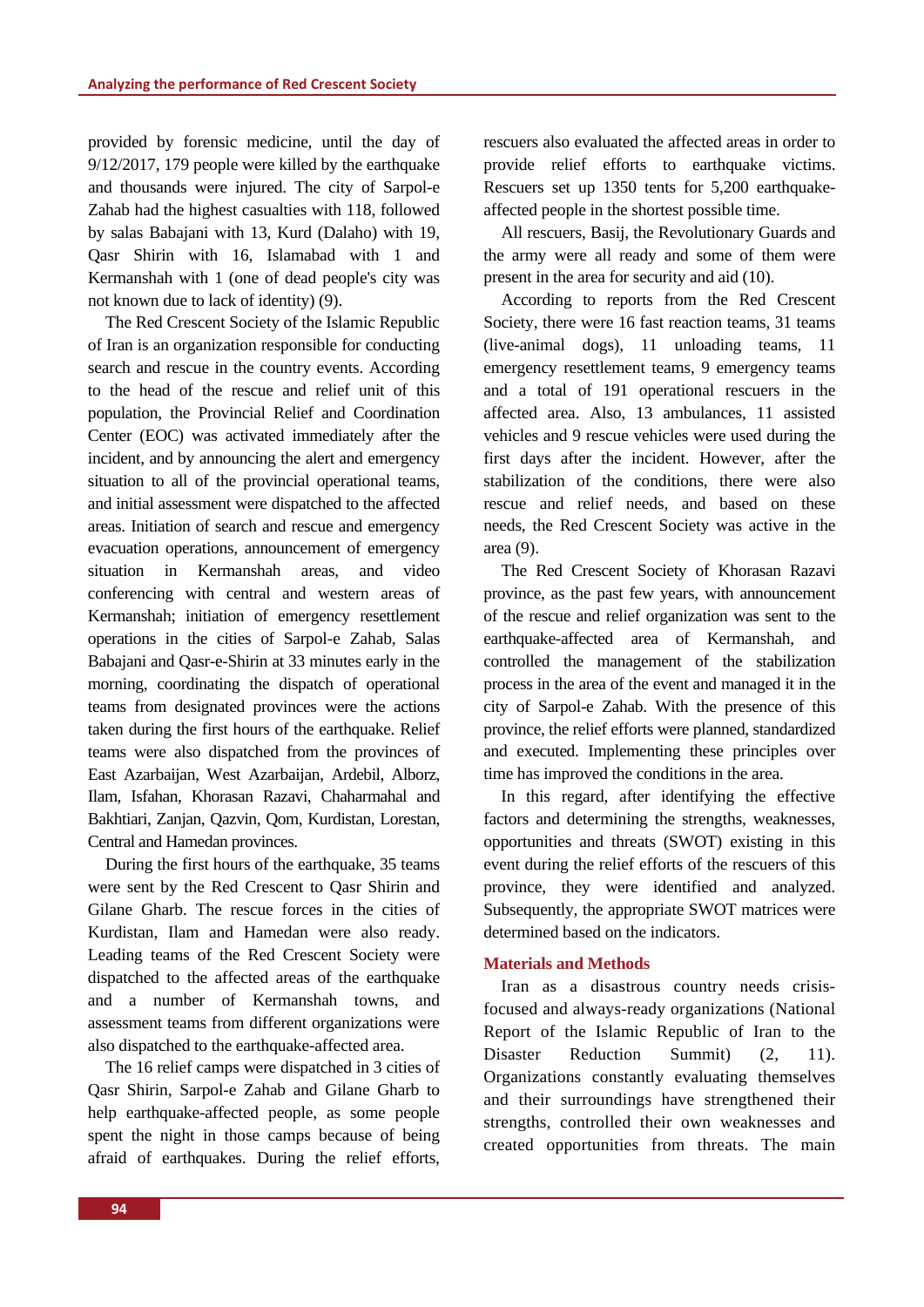objective of this study is to develop strategies to improve the performance of the Red Crescent Society of Khorasan Razavi in major disasters and incidents at provincial and national levels.

Several models of decision making and AHP model have been used to identify relationships and determine the weight of the research criteria. The hierarchy analysis process is one of the most well-known multi-dimensional decision-making techniques developed by Thomas Saaty in the 1970s (12). This approach can be useful when decisionmaking practice has multiple choices and decision indicators. Indicators can be quantitative or qualitative. The basis of this method lies in the paired comparison. The ranking process and prioritization of options in the AHP method include the following steps(13).

In the following, for strategic analysis, one of the key steps in this type of planning is to provide information on the strengths and weaknesses (internal) and the opportunities and external threats to which the crisis management system is facing. Since each strategy utilizes the benefits of strengths and situations, and minimizes or overcomes weaknesses and threats at the same time (14).

Before the organization strives to explain its future, it must determine its current position. The mechanism used to measure the internal and external conditions of the organization and the answer to the question "Where are we now?" is called the evaluation of the internal and external environment of the organization. Assessing the internal and external environment of the organization is an essential management tool which, in addition to strategic planning in policy making and problem solving, is also used. Therefore, future orientations are identified, priorities are determined, basic decisions are made with regard to all levels and actions, organizational performance improves and, and with regard to the rapidly changing circumstances, some useful process are done (15).

The process of evaluating the internal and external environment of the organization is called internal and external analysis, which provides a realistic and reliable scale for evaluating the organization, because it involves identifying the

strengths, weaknesses (improving field) opportunities and threats. The gathered information during the evaluation process often leads to the identification of strategic issues (16). The main message of the organization's internal and external strategic analysis (SWOT analysis) is to move forward based on strengths, minimize weaknesses and provide usable areas, take opportunities and deactivate threats(17, 18). Internal and environmental analysis enables the organization to accurately and objectively identify its specific competencies and its competitive disadvantages. Through this analysis and the obtained information from them, managers can invest in the completion of competitive opportunities and reduce barriers and threats and reduce their effects. Identifying competencies and weaknesses enables the organization to choose strategies for confronting and encountering with environmental forces(19).

In this study, the SWOT technique is also used to formulate strategy, and the Quantitative Strategic Planning Matrix (QSPM) technique is also used to prioritize strategies. To analyze the data obtained from the Excel software and Expert Choice, a multicriteria technique and a hierarchical analysis process have been used.

The statistical population of this study was experts in the field of assistance and control center of operations and specialists in this field. In the first phase by interviewing experts, 32 questionnaires were designed and completed to identify the factors affecting the performance and provide the initial list.

In the second phase, snowball technique for sampling has been used for multi-criteria decision making. (20). In this study, the hierarchical analysis process technique was used to prioritize the main criteria and select the optimal option. Saaty believes that ten experts are sufficient for comparative studies(12). As a result, 10 experts have been used as a sample to weigh the criteria.

The content validity method was used to check the validity of the Likert spectrum questionnaire. Therefore, the questionnaire was given to a number of experts and specialized out of the city and they were asked about questions and evaluation of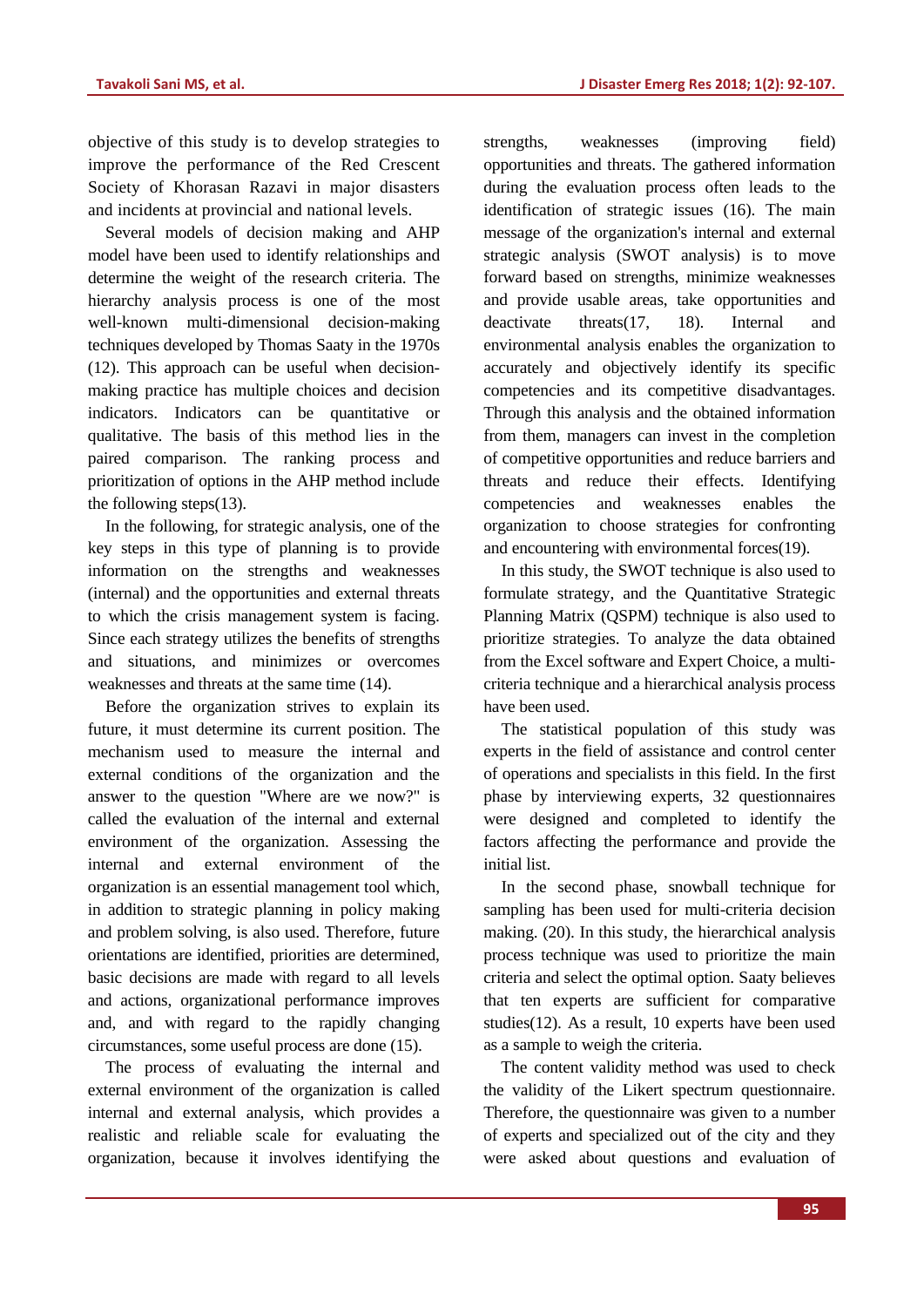hypotheses. As a result of this review, the questionnaire was approved by consensus.

In the experts' questionnaire, which is based on a paired comparison of all elements with each other, the probability that a variable is not considered is zero. Therefore, since all the criteria in this measure are considered and the designer is not able to specifically orientate on the design of the questions, the questionnaire based on the paired comparison in them is valid (21).

To verify the reliability of the Likert spectrum questionnaire, Cronbach's alpha coefficient was used. Cronbach's alpha was calculated as 0.84 from the expert's questionnaire. Since the Cronbach's alpha coefficient is more than 0.65, questionnaire seems to be reliable.

The reliability of the AHP experts' questionnaire was also compatible by calculating the compatibility index. On the other hand, considering the fact that the questionnaire is based on the hierarchical analysis and the type of hourly scale, an index called the inconsistency index is used to examine the questionnaire. These indices indicate that if the level of incompatibility of the pair comparisons is greater than 0.1, then it is better to revise the comparisons. Because all model factors are considered and compared with each other in the questionnaire, all associated probabilities by not considering one variable will be eliminated. On the other hand, since the questionnaire compares all the criteria two by two, the maximum possible questions are asked with the desired structure of the respondent, and since all the criteria in this assessment are considered and the

designer is not able to orientate the design of the questions, there is no need to measure reliability(22).

## **Results**

## **Creating a SWOT Model**

The average strengths, weaknesses, opportunities and threats have been gained and the factors that have been identified as strengths and weaknesses in the internal list have been considered. In the list of external agents, the opportunity was identified as a threat.

After identifying effective internal and external factors, their categorization based on the Likert spectrum was divided into four groups: weaknesses, strengths, opportunities and threats to determine the weight of criteria and index of decision tree (hierarchical chart).

The obtained numbers show the coefficient of importance of internal factors and external factors. The performed calculations are presented in Table 1. To perform the hierarchical analysis, the internal and external factors are compared in terms of purpose on a paired basis. For this purpose, a group of experts was used. It needs to be explained, because only one comparison has been made; therefore, it is not necessary to calculate the inconsistency rate and the comparisons can be trusted. Then, the values obtained by using the geometric mean technique (G) and normalization. The results are presented in **Tables 1 to 4**.

Consequently, after reviewing and analyzing the results, **Tables 5 and 6** were obtained for the internal and external conditions.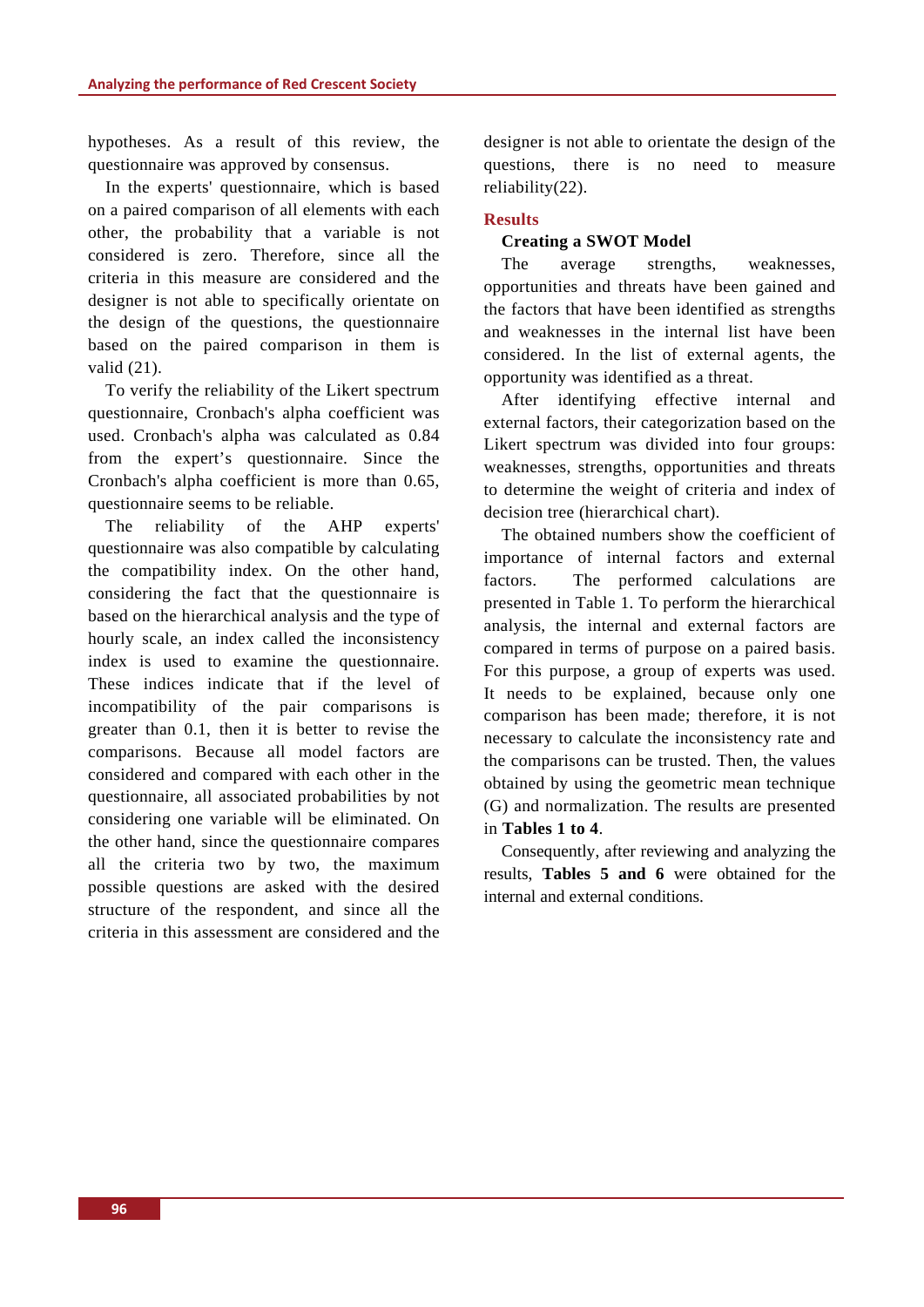| <b>Evaluation Matrix of Internal Factors (Strengths and Weaknesses)</b>                                          |                   |                                    |                |                |                                      |  |
|------------------------------------------------------------------------------------------------------------------|-------------------|------------------------------------|----------------|----------------|--------------------------------------|--|
| <b>Strengths</b>                                                                                                 | Weight<br>$(0-1)$ | <b>Adjusted Priority</b><br>Weight | $(1-4)$        | <b>Scoring</b> | Weighting<br><b>Scoring Adjusted</b> |  |
| Integrated, systemic and strong management in the<br>command headquarters                                        | 0.86              | 0.091                              | $\overline{4}$ | 3.44           | 0.36                                 |  |
| Transfer of command headquarters from outside the<br>city to the city center (better access to the headquarters) | 0.47              | 0.049                              | 3              | 1.41           | 0.15                                 |  |
| Appropriate headquarters location in terms of access to<br>passages and                                          | 0.32              | 0.034                              | $\overline{4}$ | 1.28           | 0.13                                 |  |
| Properly utilizing the capacity and expertise of rescuers                                                        | 0.82              | 0.086                              | $\overline{4}$ | 3.28           | 0.35                                 |  |
| Regular meetings, inter-departmental coordination and<br>subordination of the sub-offices                        | 0.65              | 0.068                              | $\overline{4}$ | 2.6            | 0.27                                 |  |
| Zoning of Sarpol-e Zahab city based on Urban Mapping<br>and Coding the Sheet Distribution                        | 0.55              | 0.058                              | $\overline{4}$ | 2.2            | 0.23                                 |  |
| Improvement of the distribution of items and relief<br>goods by changing leadership in the headquarters          | 0.86              | 0.091                              | $\mathfrak{Z}$ | 2.58           | 0.27                                 |  |
| Utilizing the potential of women in operational teams                                                            | 0.71              | 0.075                              | 3              | 2.13           | 0.22                                 |  |
| Determining the responsibilities and position of<br>individuals in the team (based on ICS)                       | 0.78              | 0.082                              | $\overline{4}$ | 3.12           | 0.33                                 |  |
| Awareness and responsiveness to the injured in terms of<br>duties and service delivery                           | 0.78              | 0.082                              | 3              | 2.34           | 0.25                                 |  |
| Targeting activities at the beginning of each day by<br>commander or commander substitute                        | 0.68              | 0.072                              | 3              | 2.04           | 0.21                                 |  |
| Proper capacity and desirable support and logistics of<br>the province's expedition team to the region           | 0.81              | 0.085                              | $\overline{4}$ | 3.24           | 0.34                                 |  |
| Using the cultural and religious potential of the victims<br>(co-linguistic, etc.)                               | 0.53              | 0.056                              | $\overline{2}$ | 1.06           | 0.11                                 |  |
| Utilization and acceptable use of the<br>wireless<br>communication network in the region                         | 0.68              | 0.072                              | 3              | 2.04           | 0.21                                 |  |

## **Table 1:** Weighting and Prioritizing the Strengths

## **Table 2:** Weighting and Prioritizing Weaknesses

| <b>Evaluation Matrix of Internal Factors (Strengths and Weaknesses)</b>                          |                   |                           |                            |                |                                      |  |
|--------------------------------------------------------------------------------------------------|-------------------|---------------------------|----------------------------|----------------|--------------------------------------|--|
| <b>Weaknesses</b>                                                                                | Weight<br>$(0-1)$ | <b>Adjusted</b><br>Weight | <b>Priority</b><br>$(1-4)$ | <b>Scoring</b> | Weighting<br><b>Scoring Adjusted</b> |  |
| Inappropriate accountability of the Red Crescent<br>population in the first days of the incident | 0.96              | 0.112                     | 4                          | 3.84           | 0.446511628                          |  |
| Absence of standard and identical forms of relief<br>certificate                                 | 0.60              | 0.070                     | $\overline{4}$             | 2.4            | 0.279069767                          |  |
| The tastes of some provinces (despite the same relief<br>instructions)                           | 0.45              | 0.052                     | 3                          | 1.35           | 0.156976744                          |  |
| Inappropriate distribution of services and relief<br>goods in the early days of the incident     | 0.67              | 0.078                     | 3                          | 2.01           | 0.23372093                           |  |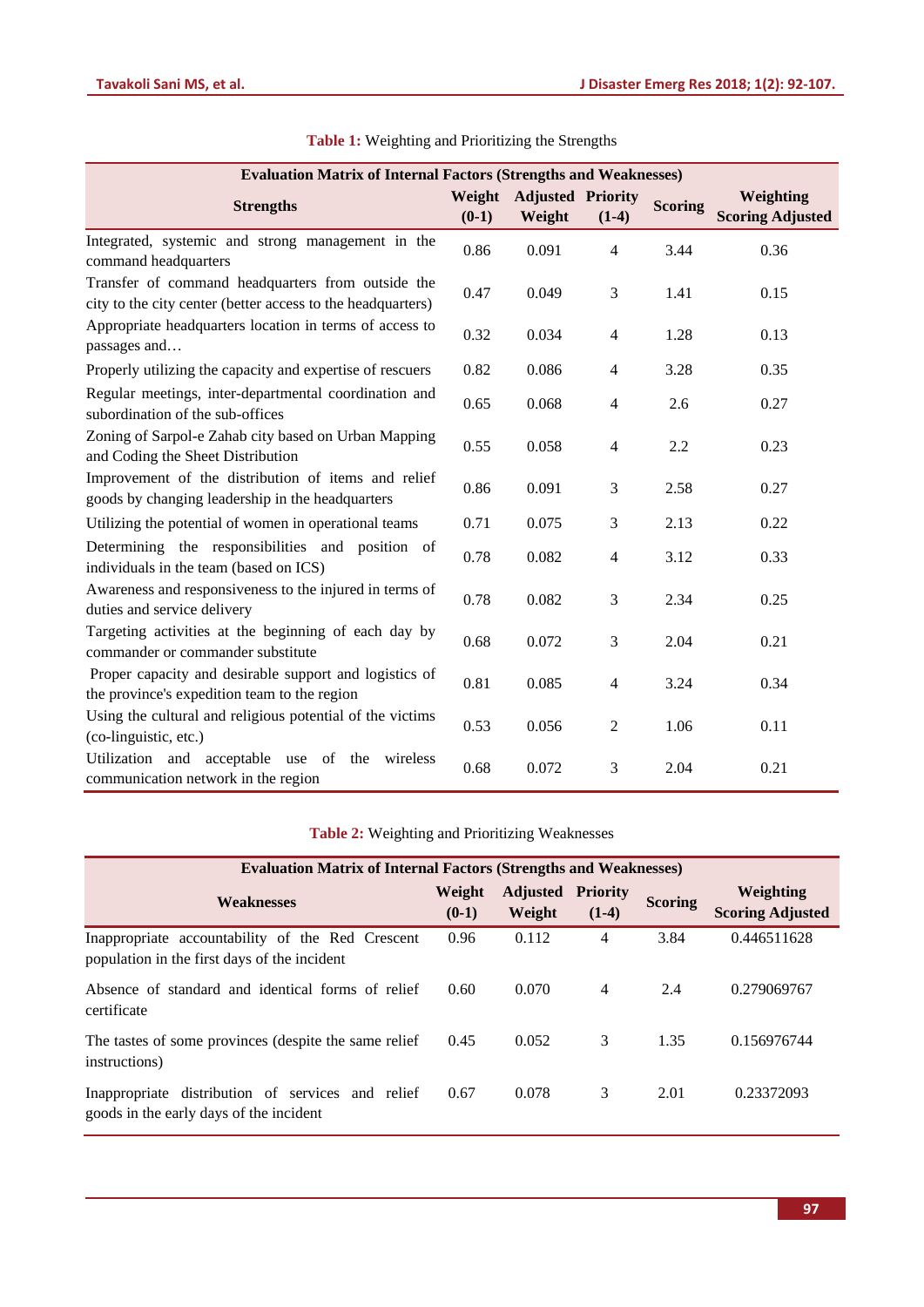## **Analyzing the performance of Red Crescent Society**

| The lack of existence of the same protocol to assign<br>the operations to an alternative team in the area            | 0.68 | 0.079 | 3              | 2.04           | 0.237209302 |
|----------------------------------------------------------------------------------------------------------------------|------|-------|----------------|----------------|-------------|
| The lack of integrated distribution of food items<br>(despite resources such as the Sphere project )                 | 0.54 | 0.063 | 4              | 2.16           | 0.251162791 |
| Inadequate and shortage distribution of 72 hours and<br>one-month packages in the early days of the incident         | 0.49 | 0.057 | 3              | 1.47           | 0.170930233 |
| Disparate and unbalanced distribution of items and<br>relief goods to the region                                     | 1.00 | 0.116 | 2              | $\overline{2}$ | 0.23255814  |
| Discontinuance of equipment and facilities of the<br>relief and operational forces of some provinces                 | 0.76 | 0.088 | 2              | 1.52           | 0.176744186 |
| Lack of attention to the recovery and rehabilitation<br>process of the operational forces                            | 0.58 | 0.067 | 3              | 1.74           | 0.202325581 |
| The slowdown in the distribution of items and goods<br>due to the lack of separation of items from the source        | 0.35 | 0.041 | 3              | 1.05           | 0.122093023 |
| Lack of a manuscript and family aid letters, and a<br>small amount of knowledge of the troops in their<br>completion | 0.52 | 0.060 | 3              | 1.56           | 0.181395349 |
| Failure to inform the warehouse for the process of<br>entering and leaving the goods                                 | 1.00 | 0.116 | $\overline{2}$ | 2              | 0.23255814  |

## **Table 3:** Weighting and Prioritizing Opportunities

| <b>Evaluation Matrix of External Factors (Opportunities and Threats)</b>                                                                           |                   |                           |                            |                |                                             |  |
|----------------------------------------------------------------------------------------------------------------------------------------------------|-------------------|---------------------------|----------------------------|----------------|---------------------------------------------|--|
| <b>Opportunities</b>                                                                                                                               | Weight<br>$(0-1)$ | <b>Adjusted</b><br>Weight | <b>Priority</b><br>$(1-4)$ | <b>Scoring</b> | <b>Weighting</b><br><b>Scoring Adjusted</b> |  |
| The proper location of the Red Crescent Society in<br>terms of social status and public trust in it                                                | 0.92              | 0.138                     | $\overline{4}$             | 3.68           | 0.55                                        |  |
| Good patience for the people of Sarpol-e Zahab<br>(People 's Experience in War)                                                                    | 0.79              | 0.119                     | $\overline{4}$             | 3.16           | 0.48                                        |  |
| The volunteer presence of the public forces, the<br>Semans, the social influence and                                                               | 0.76              | 0.114                     | 3                          | 2.28           | 0.34                                        |  |
| The opportunity to coordinate, assess and improve<br>the quality of service of organs in future events                                             | 0.63              | 0.095                     | $\overline{2}$             | 1.26           | 0.19                                        |  |
| Utilize the capacity of social networking information                                                                                              | 0.71              | 0.107                     | $\overline{4}$             | 2.84           | 0.43                                        |  |
| Using the cultural and religious capacity of<br>prominent people in the community mental peace                                                     | 0.84              | 0.126                     | 3                          | 2.52           | 0.38                                        |  |
| Intellectual equivalence of the concepts of disasters<br>and the resulting crisis at the level of members of<br>the crisis management headquarters | 1.00              | 0.150                     | 3                          | 3              | 0.45                                        |  |
| Scientific documentation of rescue operations<br>process to improve population status                                                              | 1.00              | 0.150                     | 2                          | 2              | 0.3                                         |  |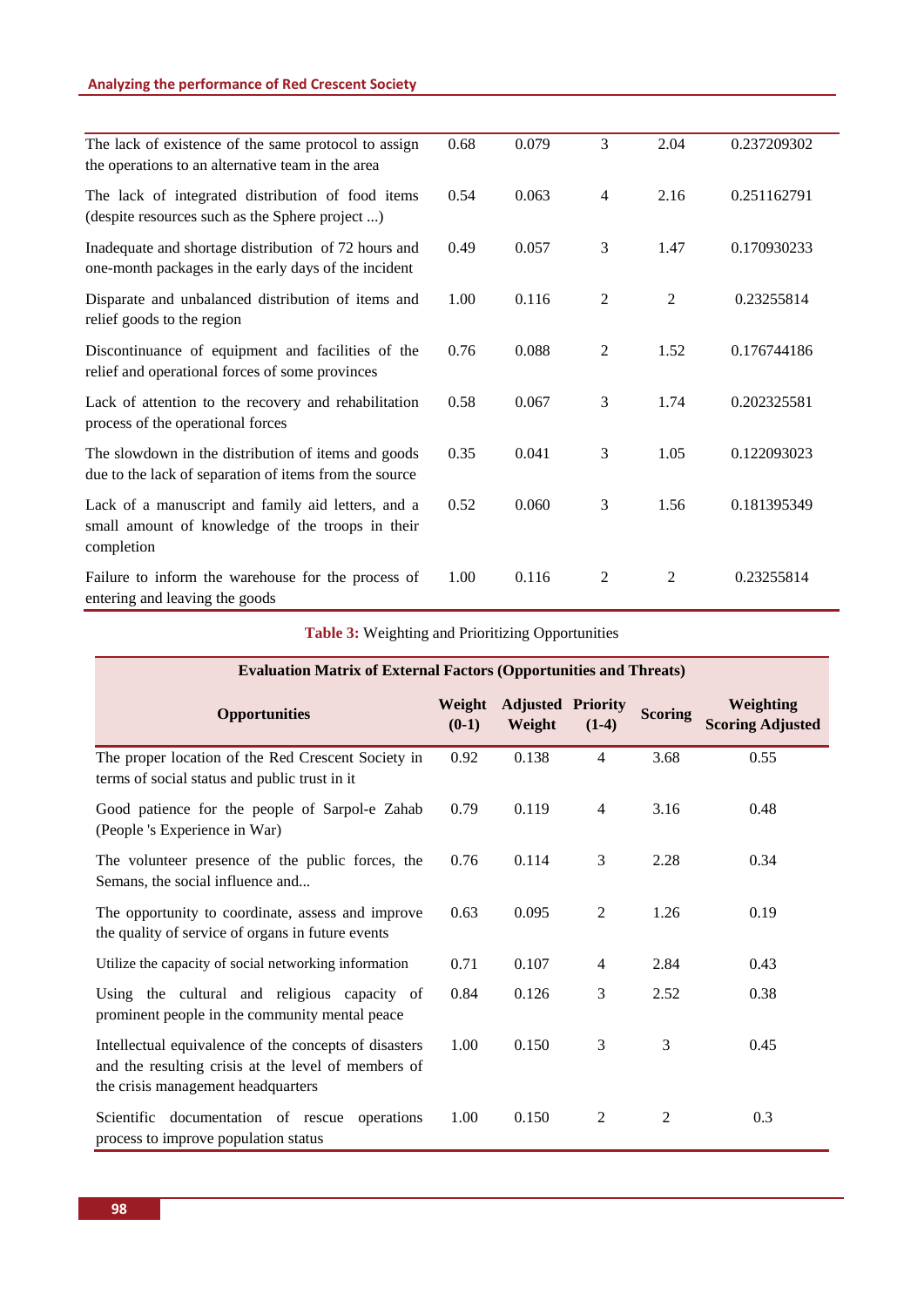| <b>Evaluation Matrix of External Factors (Opportunities and Threats)</b>                                                                        |                   |                           |                            |                |                                                |  |
|-------------------------------------------------------------------------------------------------------------------------------------------------|-------------------|---------------------------|----------------------------|----------------|------------------------------------------------|--|
| <b>Threats</b>                                                                                                                                  | Weight<br>$(0-1)$ | <b>Adjusted</b><br>Weight | <b>Priority</b><br>$(1-4)$ | <b>Scoring</b> | Weighting<br><b>Scoring</b><br><b>Adjusted</b> |  |
| Rising the service costs and negative social impact                                                                                             | 0.85              | 0.086                     | 3                          | 2.55           | 0.26                                           |  |
| The inadequate awareness of the people of the Red<br>Crescent Society duties during the incidents                                               | 0.78              | 0.079                     | 3                          | 2.34           | 0.24                                           |  |
| Inappropriate support of the Civil Registration Office<br>from the identification card issued by the Red Crescent<br>Society                    | 0.40              | 0.040                     | $\overline{2}$             | 0.8            | 0.08                                           |  |
| Inappropriate communication about individual and public<br>health concepts                                                                      | 0.59              | 0.060                     | 3                          | 1.77           | 0.18                                           |  |
| Waste<br>inefficient<br>of<br>distributed<br>products<br>and<br>management of waste                                                             | 0.62              | 0.063                     | 3                          | 1.86           | 0.19                                           |  |
| Returning the sent gifts by the injured (old items)                                                                                             | 0.68              | 0.069                     | $\overline{2}$             | 1.36           | 0.14                                           |  |
| Lack of appropriateness of some items and gifts sent to<br>the climate of the region                                                            | 0.51              | 0.052                     | 3                          | 1.53           | 0.15                                           |  |
| Lack of attention to the culture and social beliefs of the<br>people of the region                                                              | 0.76              | 0.077                     | $\overline{4}$             | 3.04           | 0.31                                           |  |
| Distributing items and gifts from several different<br>governmental<br>and<br>non-governmental<br>channels<br>(unmatched distribution of items) | 0.47              | 0.048                     | 3                          | 1.41           | 0.14                                           |  |
| The presence and resettlement of other organs and the<br>entry of the irresponsible people into the command<br>headquarters                     | 1.00              | 0.101                     | 3                          | 3              | 0.3                                            |  |
| Providing the inadequate security and physical protection<br>of the command and security support during the<br>distribution of items            | 0.46              | 0.047                     | 3                          | 1.38           | 0.14                                           |  |
| Probability of outbreak of epidemic of diseases caused<br>by water and food pollution                                                           | 0.48              | 0.049                     | $\overline{4}$             | 1.92           | 0.19                                           |  |
| Inappropriate structure of the crisis management cycle<br>(interfere with the duties of the headquarters members)                               | 0.78              | 0.079                     | 4                          | 3.12           | 0.32                                           |  |
| Not prioritizing the thought of emergence of crisis<br>situations in the eyes of the authorities (governor, etc.)                               | 0.82              | 0.083                     | 4                          | 3.28           | 0.33                                           |  |
| Insufficient<br>attention<br>economic<br>indicators,<br>to<br>rehabilitation and the restoration of normal living<br>conditions of people       | 0.68              | 0.069                     | 4                          | 2.72           | 0.28                                           |  |

## **Table 4:** Weighting and Prioritizing Threat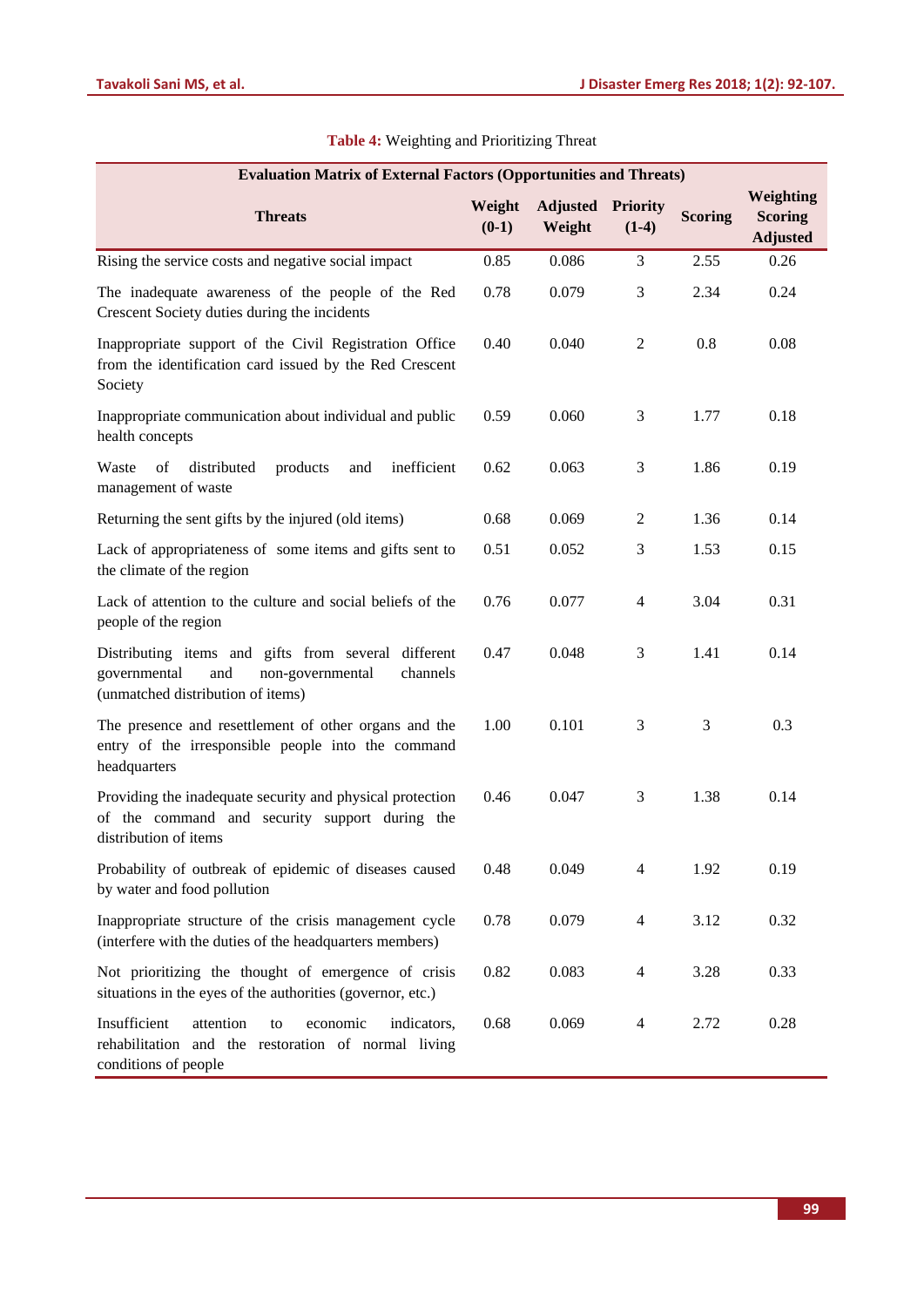| <b>Prioritizing internal factors</b>                                                                                                                                                                                                                                                                                                                                                                                                                                                                                                                                                                                                                                                               |                                                                                                                                                                                                                                                                                                                                                                                                                                                                                                                                                                                                                                                                                                                                        |  |  |  |  |
|----------------------------------------------------------------------------------------------------------------------------------------------------------------------------------------------------------------------------------------------------------------------------------------------------------------------------------------------------------------------------------------------------------------------------------------------------------------------------------------------------------------------------------------------------------------------------------------------------------------------------------------------------------------------------------------------------|----------------------------------------------------------------------------------------------------------------------------------------------------------------------------------------------------------------------------------------------------------------------------------------------------------------------------------------------------------------------------------------------------------------------------------------------------------------------------------------------------------------------------------------------------------------------------------------------------------------------------------------------------------------------------------------------------------------------------------------|--|--|--|--|
| <b>Strength</b>                                                                                                                                                                                                                                                                                                                                                                                                                                                                                                                                                                                                                                                                                    | <b>Weakness</b>                                                                                                                                                                                                                                                                                                                                                                                                                                                                                                                                                                                                                                                                                                                        |  |  |  |  |
| $\checkmark$ Integrated, systemic and strong management in the<br>command headquarters<br>$\checkmark$ Appropriate headquarters location in terms of<br>access to passages and<br>$\checkmark$ Properly utilizing the capacity and expertise of<br>rescuers<br>√Zoning of Sarpol-e Zahab City Based on Urban<br>Mapping and Coding the Sheet Distribution<br>$\checkmark$ Determining the responsibilities and position of<br>individuals in the team (based on ICS<br>$\checkmark$ Proper capacity and desirable support and logistics<br>of the province expedition team to the region<br>$\checkmark$ Regular meetings, inter-departmental coordination<br>and subordination of the sub-offices | Inappropriate accountability of the Red Crescent<br>✓<br>population in the first days of the incident<br>$\checkmark$ Absence of standard and identical forms of relief<br>certificate<br>$\checkmark$ The lack of integrated distribution of food items<br>(despite resources such as the Sphere project )                                                                                                                                                                                                                                                                                                                                                                                                                            |  |  |  |  |
| Transfer of command headquarters from outside the<br>city to the city center (better access to<br>the<br>headquarters)<br>Utilizing the potential of women in operational teams<br>Awareness and responsiveness to the injured in terms<br>of duties and service delivery<br>Targeting activities at the beginning of each day by<br>commander or commander substitute<br>Improvement of the distribution of items and relief<br>goods by changing leadership in the headquarters<br>Utilizing the potential of women in operational teams                                                                                                                                                         | The tastes of some provinces (despite the same relief<br>instructions)<br>Inappropriate distribution of services and relief goods in<br>the early days of the incident<br>The lack of existence of the same protocol to assign the<br>operations to an alternative team in the area<br>Inadequate and shortage distribution of 72 hours and<br>one-month packages in the early days of the incident<br>Lack of attention to the recovery and rehabilitation<br>process of the operational forces<br>The slowdown in the distribution of items and goods due<br>to the lack of separation of items from the source<br>Lack of a manuscript and family aid letters, and a small<br>amount of knowledge of the troops in their completion |  |  |  |  |
| Using the cultural and religious potential of the<br>victims (co-linguistic, etc.)                                                                                                                                                                                                                                                                                                                                                                                                                                                                                                                                                                                                                 | Disparate and unbalanced distribution of items and relief<br>goods to the region                                                                                                                                                                                                                                                                                                                                                                                                                                                                                                                                                                                                                                                       |  |  |  |  |
|                                                                                                                                                                                                                                                                                                                                                                                                                                                                                                                                                                                                                                                                                                    | Discontinuance of equipment and facilities of the relief<br>and operational forces of some provinces                                                                                                                                                                                                                                                                                                                                                                                                                                                                                                                                                                                                                                   |  |  |  |  |
|                                                                                                                                                                                                                                                                                                                                                                                                                                                                                                                                                                                                                                                                                                    | Failure to inform the warehouse for the process of<br>entering and leaving the goods                                                                                                                                                                                                                                                                                                                                                                                                                                                                                                                                                                                                                                                   |  |  |  |  |

|  |  |  |  |  |  |  |  |  | <b>Table 5: Prioritizing Internal Factors</b> |
|--|--|--|--|--|--|--|--|--|-----------------------------------------------|
|--|--|--|--|--|--|--|--|--|-----------------------------------------------|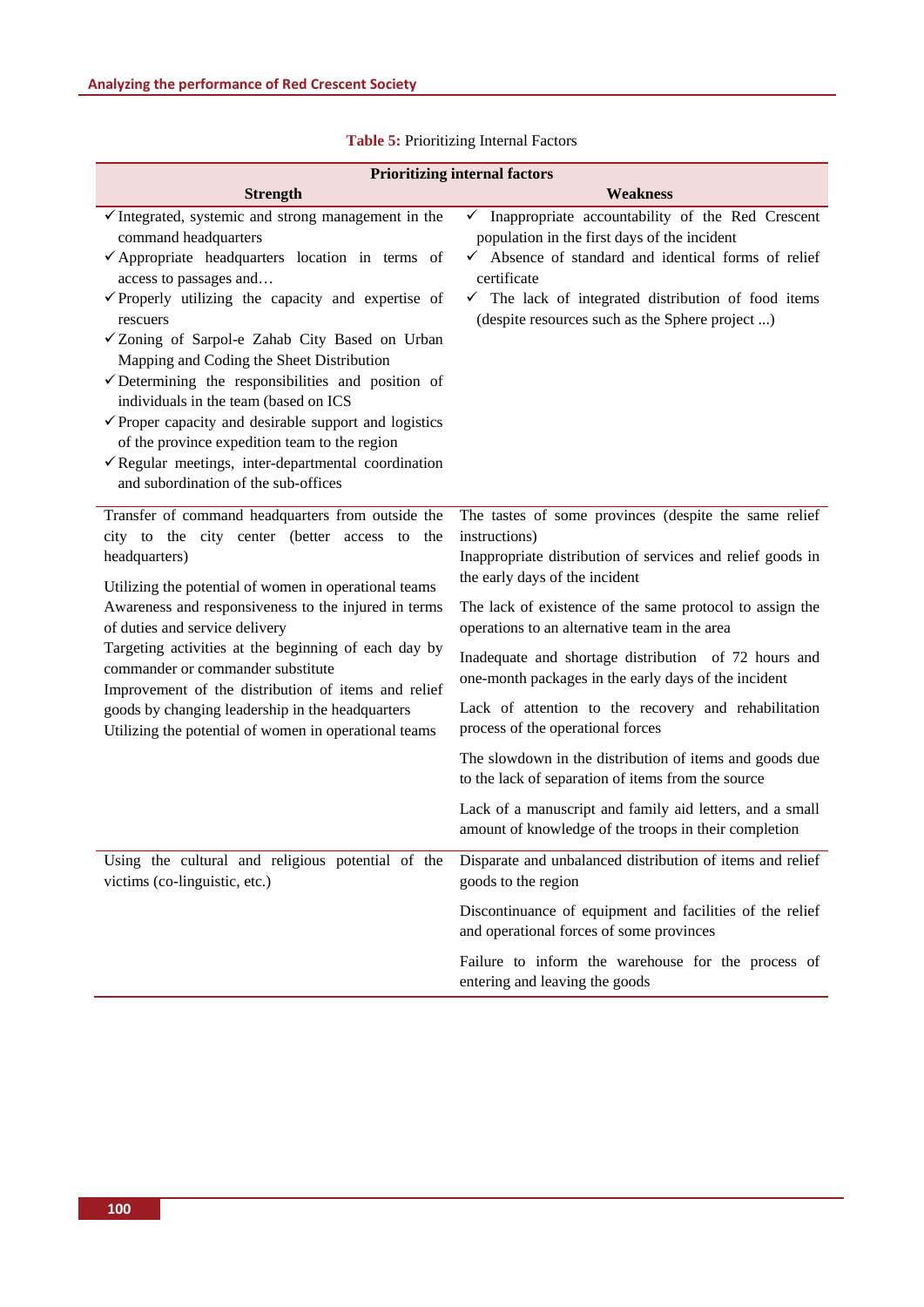| <b>Prioritizing External Factors</b>                                                                                                                                                                                                               |                                                                                                                                                                                                                  |
|----------------------------------------------------------------------------------------------------------------------------------------------------------------------------------------------------------------------------------------------------|------------------------------------------------------------------------------------------------------------------------------------------------------------------------------------------------------------------|
| <b>Threat</b>                                                                                                                                                                                                                                      | Opportunity                                                                                                                                                                                                      |
| Lack of attention to the culture and social beliefs of the people<br>of the region<br>Probability of outbreak of epidemic of diseases caused by water                                                                                              | The proper location of the Red Crescent<br>Society in terms of social status and public<br>trust in it                                                                                                           |
| and food pollution<br>Inappropriate structure of the crisis management cycle (interfere<br>with the duties of the headquarters members)                                                                                                            | Good patience for the People of Sarpol-e<br>Zahab (People 's Experience in War)                                                                                                                                  |
| Not prioritizing the thought of emergence of crisis situations in<br>the eyes of the authorities (governor, etc.)                                                                                                                                  | Utilize the capacity of social networking<br>information                                                                                                                                                         |
| Insufficient attention to economic indicators, rehabilitation and<br>the restoration of normal living conditions of people                                                                                                                         |                                                                                                                                                                                                                  |
| Lack of attention to the culture and social beliefs of people in<br>the region                                                                                                                                                                     |                                                                                                                                                                                                                  |
| Rising the service costs and negative social impact<br>The inadequate awareness of the people of the Red Crescent                                                                                                                                  | The volunteer presence of the public forces,<br>the Semans, the social influence and                                                                                                                             |
| Society duties during the incidents<br>Inappropriate communication about individual and public health<br>concepts<br>Waste of distributed products and inefficient management of<br>waste                                                          | Using the cultural and religious capacity of<br>prominent people in the community mental<br>peace                                                                                                                |
| Lack of appropriateness of some items and gifts sent to the<br>climate of the region                                                                                                                                                               |                                                                                                                                                                                                                  |
| Distributing items and gifts from several different governmental<br>and non-governmental channels (unmatched distribution of<br>items)                                                                                                             |                                                                                                                                                                                                                  |
| Providing the inadequate security and physical protection of the<br>command and security support during the distribution of items                                                                                                                  |                                                                                                                                                                                                                  |
| Inappropriate support of the Civil Registration Office from the<br>identification card issued by the Red Crescent Society<br>Returning the sent gifts by the injured (old items)<br>The presence and resettlement of other organs and the entry of | Intellectual equivalence of the concepts of<br>disasters and the resulting crisis at the level of<br>of<br>crisis<br>members<br>the<br>management<br>headquarters                                                |
| the irresponsible people into the command headquarters                                                                                                                                                                                             | The opportunity to coordinate, assess and<br>improve the quality of service of organs in<br>future events<br>Scientific Documentation of the Rescue<br>Operations Process to Improve Population<br><b>Status</b> |

## **Table 6:** Prioritizing External Factors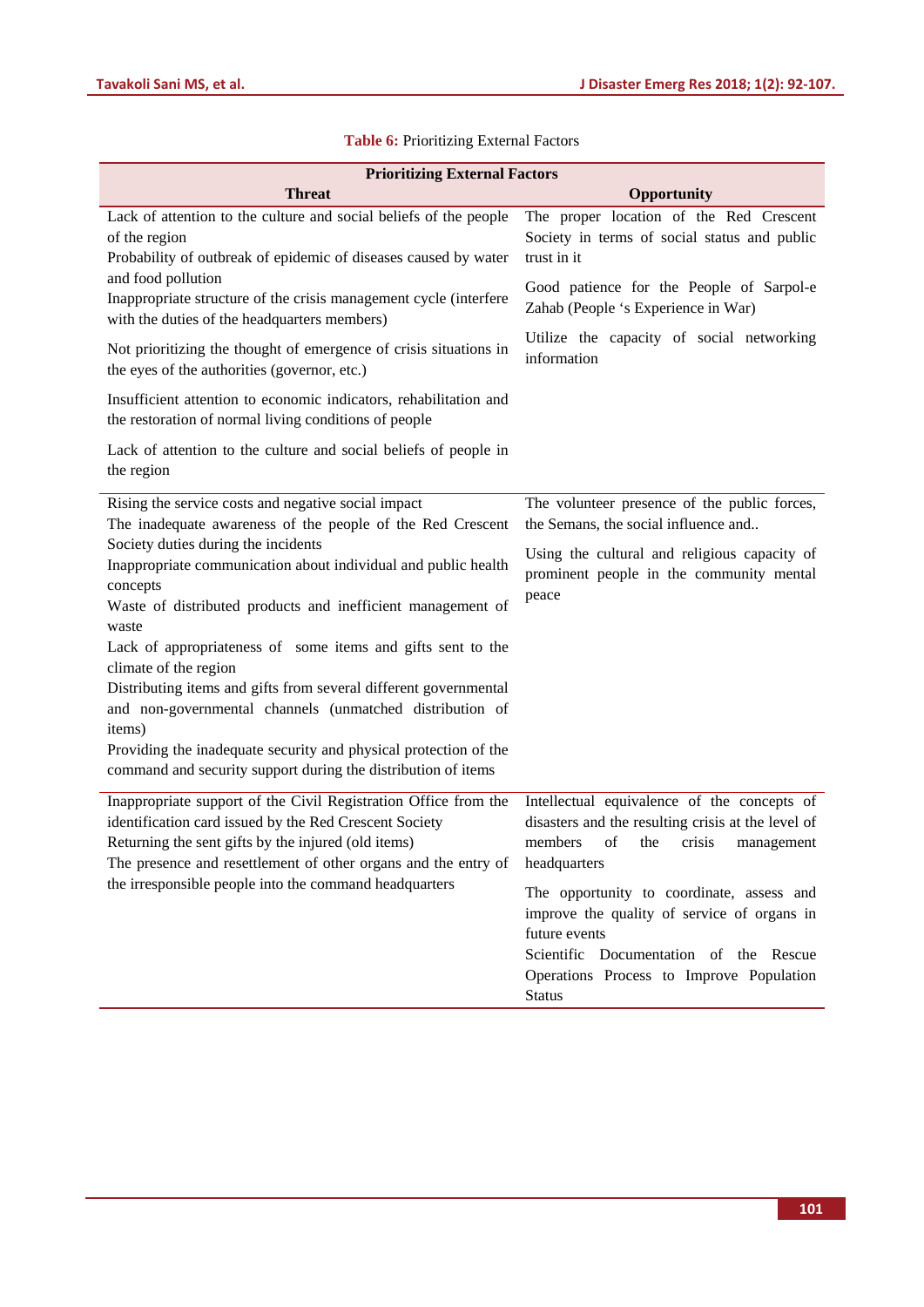| Table 7: The Overall External and Internal Factors with Weighing Final score of internal factors |  |
|--------------------------------------------------------------------------------------------------|--|
| (excellent $(3-4)$ : green color, Moderate $(2-2.99)$ : blue color, Weak $(1-1.99)$ : red color) |  |

|                         |                                                                                                                                                                                                                                                                                                                                                                                                                                                                                                                                                                                                                                                                                                                                                                                                                                                                                                                                                                                                                                                                                                                                                          | <b>Internal Factors</b>                                                                                                                                                                                                                                                                                                                                                  |                                                                                                                                                                  |
|-------------------------|----------------------------------------------------------------------------------------------------------------------------------------------------------------------------------------------------------------------------------------------------------------------------------------------------------------------------------------------------------------------------------------------------------------------------------------------------------------------------------------------------------------------------------------------------------------------------------------------------------------------------------------------------------------------------------------------------------------------------------------------------------------------------------------------------------------------------------------------------------------------------------------------------------------------------------------------------------------------------------------------------------------------------------------------------------------------------------------------------------------------------------------------------------|--------------------------------------------------------------------------------------------------------------------------------------------------------------------------------------------------------------------------------------------------------------------------------------------------------------------------------------------------------------------------|------------------------------------------------------------------------------------------------------------------------------------------------------------------|
| <b>External Factors</b> | Integrated, systemic and strong management in the<br>command headquarters<br>Properly utilizing the capacity and expertise of rescuers<br>Determining the responsibilities and position of coordination and subordination of the sub-offices<br>individuals in the team (based on ICS)<br>Proper capacity and desirable support and logistics of the certificate<br>province expedition team to the region<br>Inappropriate accountability of the Red Crescent (despite resources such as the Sphere project )<br>population in the first days of the incident<br>The proper location of the Red Crescent Society in terms information<br>of social status and public trust in it<br>Good patience for the People of Sarpol-e Zahab (People rehabilitation and the restoration of normal living<br>'s Experience in War)<br>Lack of attention to the culture and social beliefs of the<br>people of the region<br>Inappropriate structure of the crisis management cycle<br>(interfere with the duties of the headquarters members)<br>Not prioritizing the thought of emergence of crisis<br>situations in the eyes of the authorities (governor, etc.) | Zoning of Sarpol-e Zahab City Based on Urban<br>Mapping and Coding the Sheet Distribution<br>Regular<br>meetings,<br>inter-departmental<br>Absence of standard and identical forms of relief<br>The lack of integrated distribution of food items<br>Utilize the capacity of social networking<br>Insufficient attention to economic indicators,<br>conditions of people | Appropriate headquarters location in terms of access to passages<br>and<br>Probability of outbreak of epidemic of diseases caused by water<br>and food pollution |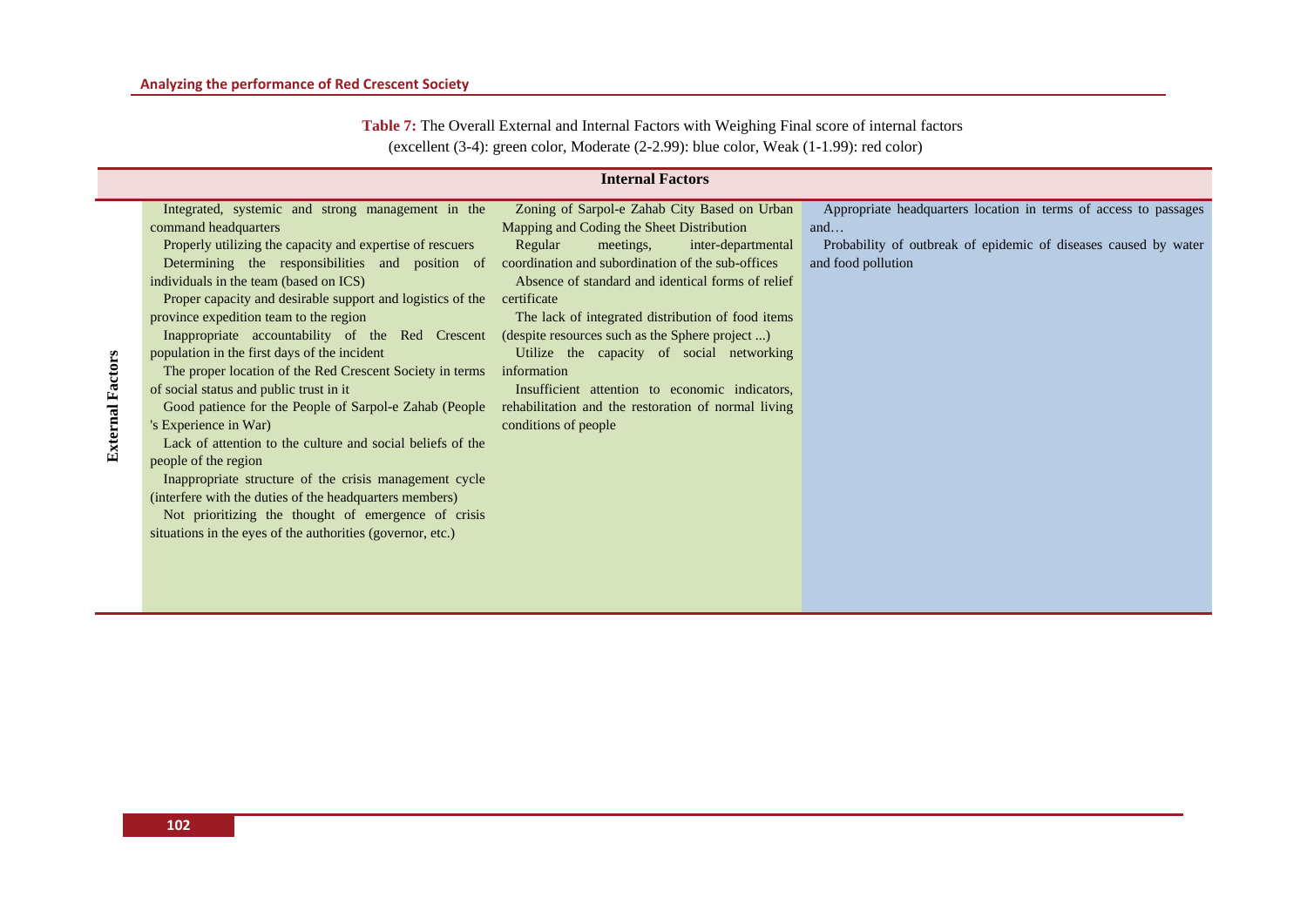|                         |                                                                                                                                                    | <b>Internal Factors</b>                                                                                                                                                                                                                                                                                                                                                                                                                                                                                                                                                                                                                                                                                                                                                                                                                                                                                                                                                          |                                                                                                                                                                                                                                                                                                                                                                                                                                                                                                                                                                                                                                                                                                                                                                                                                                                                                                                                                                                                                                                                                                                                                                   |
|-------------------------|----------------------------------------------------------------------------------------------------------------------------------------------------|----------------------------------------------------------------------------------------------------------------------------------------------------------------------------------------------------------------------------------------------------------------------------------------------------------------------------------------------------------------------------------------------------------------------------------------------------------------------------------------------------------------------------------------------------------------------------------------------------------------------------------------------------------------------------------------------------------------------------------------------------------------------------------------------------------------------------------------------------------------------------------------------------------------------------------------------------------------------------------|-------------------------------------------------------------------------------------------------------------------------------------------------------------------------------------------------------------------------------------------------------------------------------------------------------------------------------------------------------------------------------------------------------------------------------------------------------------------------------------------------------------------------------------------------------------------------------------------------------------------------------------------------------------------------------------------------------------------------------------------------------------------------------------------------------------------------------------------------------------------------------------------------------------------------------------------------------------------------------------------------------------------------------------------------------------------------------------------------------------------------------------------------------------------|
| <b>External Factors</b> | Intellectual equivalence of the concepts of disasters and the<br>resulting crisis at the level of members of the crisis<br>management headquarters | Utilizing the potential of women in operational<br>teams<br>Awareness and responsiveness to the injured in<br>terms of duties and service delivery<br>Targeting activities at the beginning of each day<br>by commander or commander substitute<br>Utilization and acceptable use of the wireless<br>communication network in the region<br>Improvement of the distribution of items and<br>relief goods by changing leadership in the<br>headquarters<br>Inappropriate distribution of services and relief<br>goods in the early days of the incident<br>The lack of existence of the same protocol to<br>assign the operations to an alternative team in<br>the area<br>The volunteer presence of the public forces, the<br>Semans, the social influence and<br>Using the cultural and religious capacity of<br>prominent people in the community's mental<br>peace<br>Rising the service costs and negative social<br>impact<br>The inadequate awareness of the people of the | Transfer of command headquarters from outside the city to the city center<br>(better access to the headquarters<br>The tastes of some provinces (despite the same relief instructions)<br>Inadequate and shortage distribution of 72 hours and one-month<br>packages in the early days of the incident<br>Lack of attention to the recovery and rehabilitation process of the<br>operational forces<br>The slowdown in the distribution of items and goods due to the lack of<br>separation of items from the source<br>Lack of a manuscript and family aid letters, and a small amount of<br>knowledge of the troops in their completion<br>Inappropriate communication about individual and public health<br>concepts<br>waste of distributed products and inefficient management of waste<br>Lack of appropriateness of some items and gifts sent to the climate of<br>the region<br>Distributing items and gifts from several different governmental and non-<br>governmental channels (unmatched distribution of items)<br>Providing the Inadequate security and physical protection of the<br>command and security support during the distribution of items |
|                         | The presence and resettlement of other organs and the entry<br>of the irresponsible people into the command headquarters                           | Red Crescent Society duties during the incidents<br>Disparate and unbalanced distribution of items<br>and relief goods to the region<br>Scientific documentation of rescue operations<br>process to improve population status                                                                                                                                                                                                                                                                                                                                                                                                                                                                                                                                                                                                                                                                                                                                                    | Using the cultural and religious potential of the victims (co-linguistic,<br>$etc.$ )<br>Discontinuance of equipment and facilities of the relief and operational<br>forces of some provinces<br>The opportunity to coordinate, assess and improve the quality of service<br>of organs in future events<br>Inappropriate support of the Civil Registration Office from the<br>identification card issued by the Red Crescent Society<br>Returning the sent gifts by the injured (old items)                                                                                                                                                                                                                                                                                                                                                                                                                                                                                                                                                                                                                                                                       |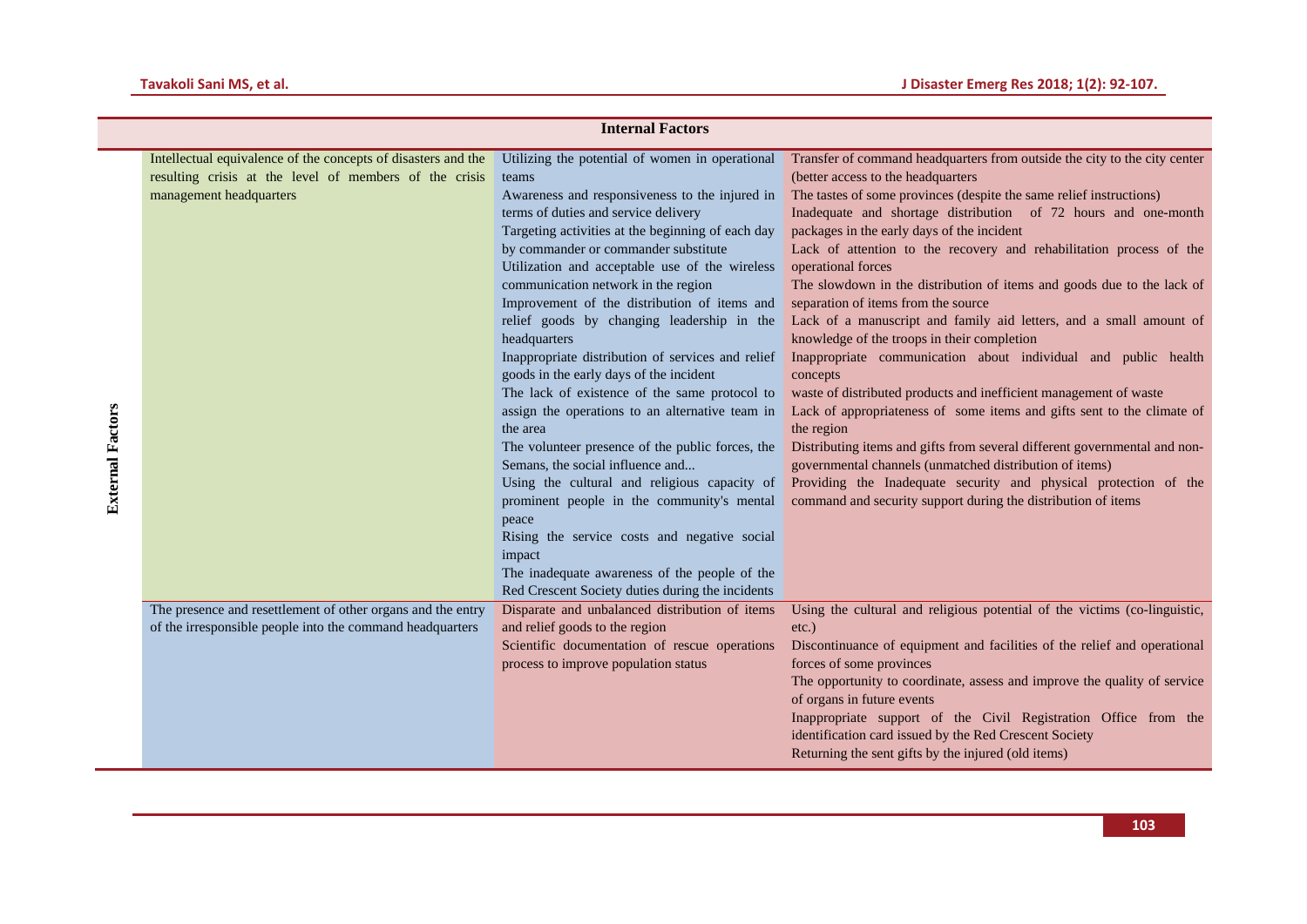#### **Conclusion**

To determine strategies, the following should be considered:

- $\triangleright$  Indicators that are located in greenhouses indicate the perfect position of the system for the positive indicators and the complete weakness of the system for negative indicators. (System boost or growth).
- $\triangleright$  Indicators in blue houses indicate the desired system status for positive indicators and relative weakness toward negative indicators (maintaining or upgrading the status system).
- $\triangleright$  Indicators in red houses indicate the status of the average system in positive indicators and less importance than other indicators for negative indicators (weak system)

As a result, according to the tables and by combining the factors, we can find the matrix of **Table 7**, which wrote all the parameters in comparison with each other and in a combination of positive and negative.

#### **Systems Growth and Growth Strategies:**

\* Determining and maintaining the status of crisis management in disasters in a focused, unit-driven manner with full authority, in order to speed up the process of operations.

\* Developing the Red Crescent Emergency Operational Program (EOP) for appropriate, timely, and operational accountability in events.

\* Maintaining and upgrading of logistics capacity and support through increased equipment and fleet of transport, the importance of the position and expertise of human resources and...

\* Improving the position of the country crisis management organization at the level of the vice presidential in terms of empowerment, centralization, and belief in emergencies in the authorities' viewpoint, and increasing the penetration of incident-related activities.

Increasing society resilience by institutionalizing public education, sensitizing the community to the country risk, implementing community-based and rural relief communities in an academic and scientific manner.

\* Maintaining the social status of the Red Crescent Society by restoring community confidence in the identity of the Red Crescent Society, the pathology of past activities and operations, and ...

\* Attention to cultural beliefs and values of the affected community through developing various operational scenarios and psychological support in accordance with different cultures in the country.

\* Giving enough attention to economic and social indicators, rehabilitating and restoring normal conditions to life of people.

\* Implementation of relief operations in accordance with the standards, directives and circulars of the Resource Organization through the evaluation and monitoring of the process of implementation of the instructions, revising and institutionalizing the operational indicators in the view and beliefs of the executive directors and ...

\* using the capacity of social networks and cyberspace to transfer and extend educational concepts, relaxation and inform appropriate at times of events and...

## **Strategies to maintain and improve system status:**

• Using cultural and religious capacity of prominent people, public forces, social influence in order to develop the identity of volunteers at the community level, preserve the relative tranquility of people in the event and...

• Using women's potential in operational teams to exploit their ability in operational processes and psychological support due to the special status and needs of women and children at the time of events.

• Clear and complete awareness of the community about the duties and manner of serving the Red Crescent Society to them during events through using the potential of national media, social networks, newspapers and ...

• Attention to vulnerability indicators, level of access to passages, adequate space, environmental risk, adequate distance from main streets or highways, standard distance to emergency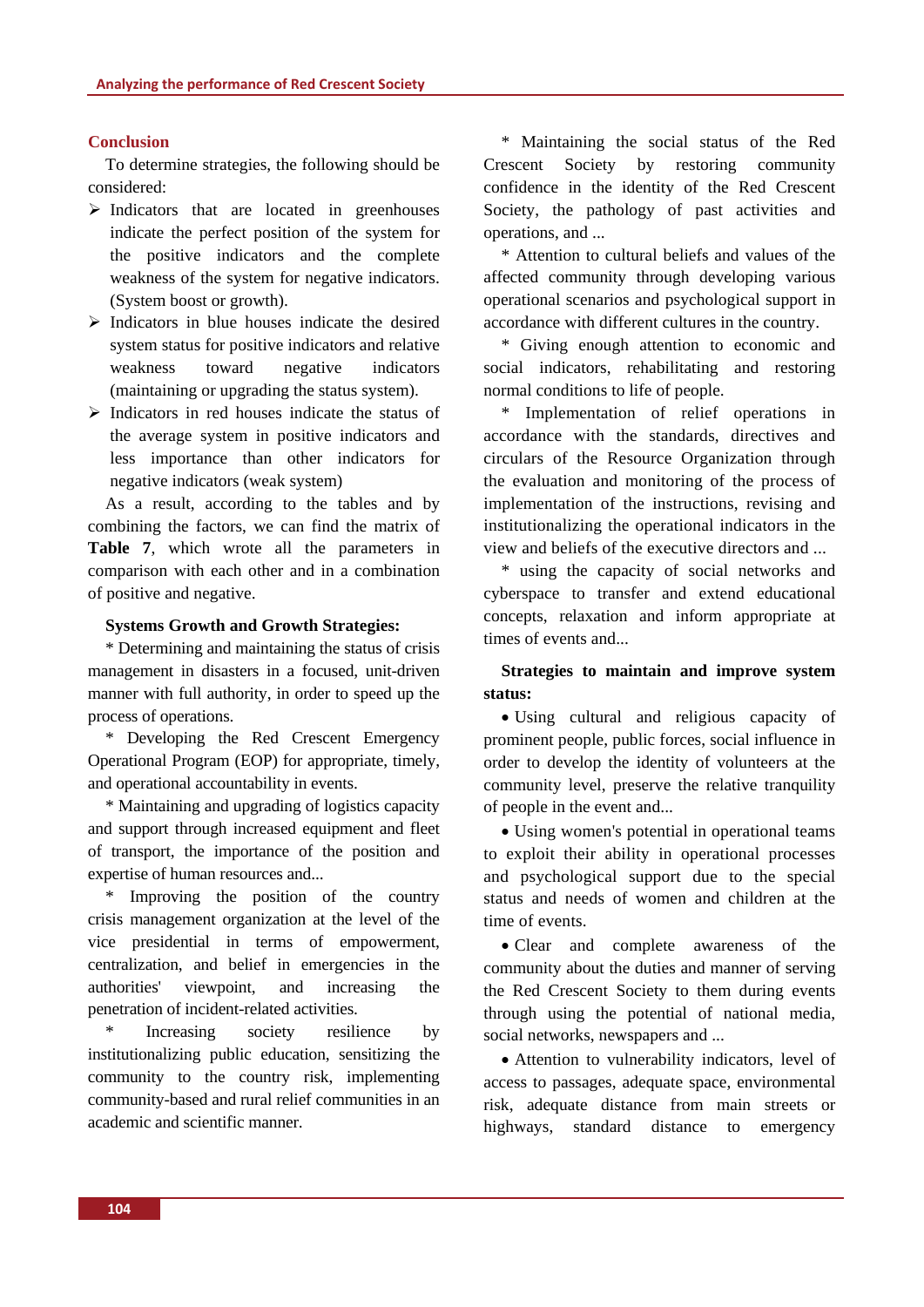accommodation camps and ... to determine the location of the headquarters.

• Forecasting wireless networks, portable telephony, and ... at times of incidents due to the destruction of communications infrastructure.

• Attention to negative social impact during incidents and rising costs of services due to lack of awareness of local authorities and media.

• Attention to the concepts of individual and environmental health in order to prevent the spread of epidemics of diseases caused by water and food pollution.

## **Relative Release or Partial Qualification Strategies:**

Avoiding system from sending the unbalanced and heterogeneous items of cultural, climatic conditions in order to maintain dignity and human dignity.

Avoiding personal acting and interfering with personal decisions in the relief and rescue activity in order to reduce the negative social effects, distributing the harmonious distribution of items and goods, maintaining justice in the benefit of the victims of the services, and ...

Sensitization of institutions and organizations related to waste management in order to prevent the spread of diseases caused by waste products.

Avoiding distributing items and gifts from several different governmental and nongovernmental channels and sensitizing security, military, and decision makers to integrate distribution of items to prevent chaos and injustice in distribution of services.

## **Conclusion**

Based on the results of this study, after the expert's survey, 14 factors were selected as the strength point, 13 factors were identified as weaknesses, 8 factors were identified as opportunities and 15 factors as threats, and then they were weighed and prioritized. According to the results, the main strengths of the team is integrated, systemic and strong management in the Rescue Command headquarters in the region, with the management of the Red Crescent of Khorasan Razavi, and the proper utilization of the capacity and expertise of rescuers in the relief and rehabilitation process. This has ultimately led to the involvement of other factors to improve the process of distribution of items and relief goods by changing the management after the establishment of the team in the region, which, according to the conditions, is an important achievement. In contrast, the most important functional weaknesses based on expert opinions is inappropriate accountability of the Red Crescent population in the first days of the incident and the lack of standard forms and uniforms for the relief.

On the other hand, in the external factors about the opportunities, the proper position of the Red Crescent Society in terms of social status and public trust, and the proper rehabilitation of the people of Sarpol-e Zahab (the experience of the imposed war on people) in the circumstances are the most important opportunities for the Management of Emergency Situations in Kermanshah earthquake. Moreover, the major threats to these critical circumstances are the inadequate structure of the crisis management cycle (interference with the duties of the headquarters of each other), as well as the lack of prioritization of emergency and crisis-oriented thinking in the eyes of the authorities (Governor, etc.).

As a result, based on the information, three strategies for these conditions are proposed. In line with the system strengthening and development strategies, determining and maintaining the status of crisis management in disasters in a centralized, unit-driven manner, with speeding up the operations process, as well as developing an emergency operational program (EOP) of the Red Crescent Society in line with the appropriate accountability and operation in disasters are the most important strategies that should be the basis of all future plans of the Red Crescent Society. Regarding the strategies for maintaining and improving the status of the system, the use of the cultural and religious capacity of prominent individuals, people's support, the Semans, the social influence to develop the identity of the volunteers at the community level, maintaining the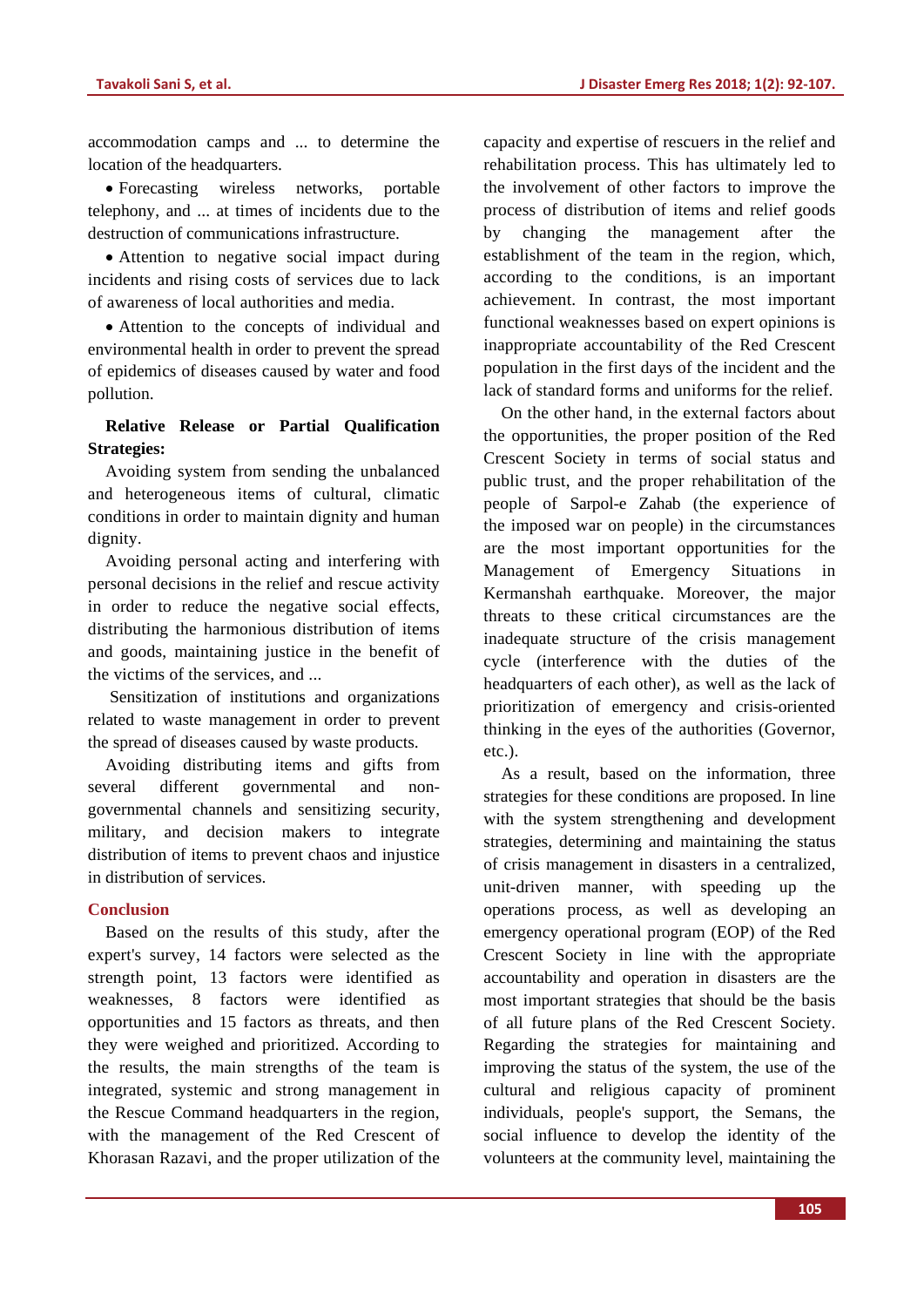relative tranquility of the people in the event of accidents, and ... using empowerment and potential of women in operational teams to utilize their ability in operational processes and psychological support due to the special status and needs of women and children at the time of disasters are considered as the most important strategies. In the third category, in line with the strategy of release or relative qualitative system, the system is prevented from sending unbalanced and heterogeneous items with cultural, climatic conditions in order to maintain human dignity, as well as to avoid acting in tastes and interfering personal decisions in the activity of rescue to reduce negative social effects, and the homogeneous distribution of items and goods, the maintenance of justice in the benefit of the victims from services, and etc. are the most important strategies.

Finally, it should be noted with sympathy with the dear compatriots in the province of Kermanshah that this event can happen at any time

#### **Reference**

- 1.Centre for Research on the Epidemiology of Disasters (CRED). Disaster Trends and Relationships Period 1900- 2011. Retrieved December 10, 2012, from The International Disaster Database, 2011. Available at: http://www.emdat.be/disaster\_trends/index.html.
- 2.Salvatian S. Managerial Requirements for local media organizations in natural disasters: Case study of Sahand TV in Arasbaran earthquake. Disaster Prevention and Management Knowledge (DPMK) Quarterly. 2016;5(4):265-79.
- 3.Red Crescent. The Country's Rescue and Relief Document in the Sixth Development Plan (2016- 2020). Islamic Republic of Iran, Headquarters of the Sixth Development Plan of the country, Welfare and Social Welfare Planning Board, Rescue Task Force, 2016. Available at: http://raro.ir/images/ PDF/Dastor/ Rahbordi.pdf.
- 4.Jokar F, Mansor qenaei F, Salami kohan K, et al. The role of humans in preventing deaths and accidents (natural disasters). 3rd International Congress on Health, Medication and Crisis Management in Disaster; Desember12-14; Tehran. 2006. Available at: https:// www. civilica. com/ Paper- ICHMCM03- ICHMCM03\_ 047.html

and place in the country. Based on the results and scientific findings obtained from the previous cases, before the occurrence of crises, necessary plans should be made in order to carry out the necessary activities at the time of confrontation with any emergency in the country.

#### **Acknowledgements**

We must thank and appreciate the indispensable efforts of the Red Crescent Relief volunteers who are struggling in all hard conditions voluntarily.

#### **Funding source**

This article had no financial involvement for the conduct of the research.

#### **Conflict of interest**

The authors of this study announce no conflict of interest.

#### **Authors' contribution**

All authors have contributed sufficiently in this research and are responsible for appropriate portions of the content.

- 5.Ghafouri Ashtiani M, Montazerol-Qaem S, Pedram H, et al. The landslide in Iran is the breadth and economic significance. Tehran: International Institute ofEarthquake Engineering and Seismology 1994.
- 6.Hashemi SM, Hashemi E. Urban Structure and Texture Structure in Reducing Post-Quake Vulnerability in Crisis Management Cycle. Safety Message. 2011;9(35).
- 7.Foster H. Disaster planning, the preservation of life and property. New York: Spring Verlag; 1980.
- 8.Red Crescent Society Resettlement Organization. Regulations of Relief and salvation, Red Crescent Society of the Islamic Republic of Iran. Qom: AmirAl Moemenin; 2003.
- 9.Report of the earthquake of 21 Aban, 2017, Sarpol Zahab, Kermanshah Province. international institue of earthquake engineering and seismology, 2018. Available at: http:// www.iiees.ac.ir/fa/wp-content/ uploads /2018/01/ Report\_ earthquake\_ Sarpol-e-Zahab  $5<sup>th</sup>$  edition volume4-Chapter-15 1396-10-05f. pdf.
- 10. Roads & Housing and Urban Development Research Center. Preliminary Earthquake Emergency Report, 12 November 2017, Kermanshah-Sarpol